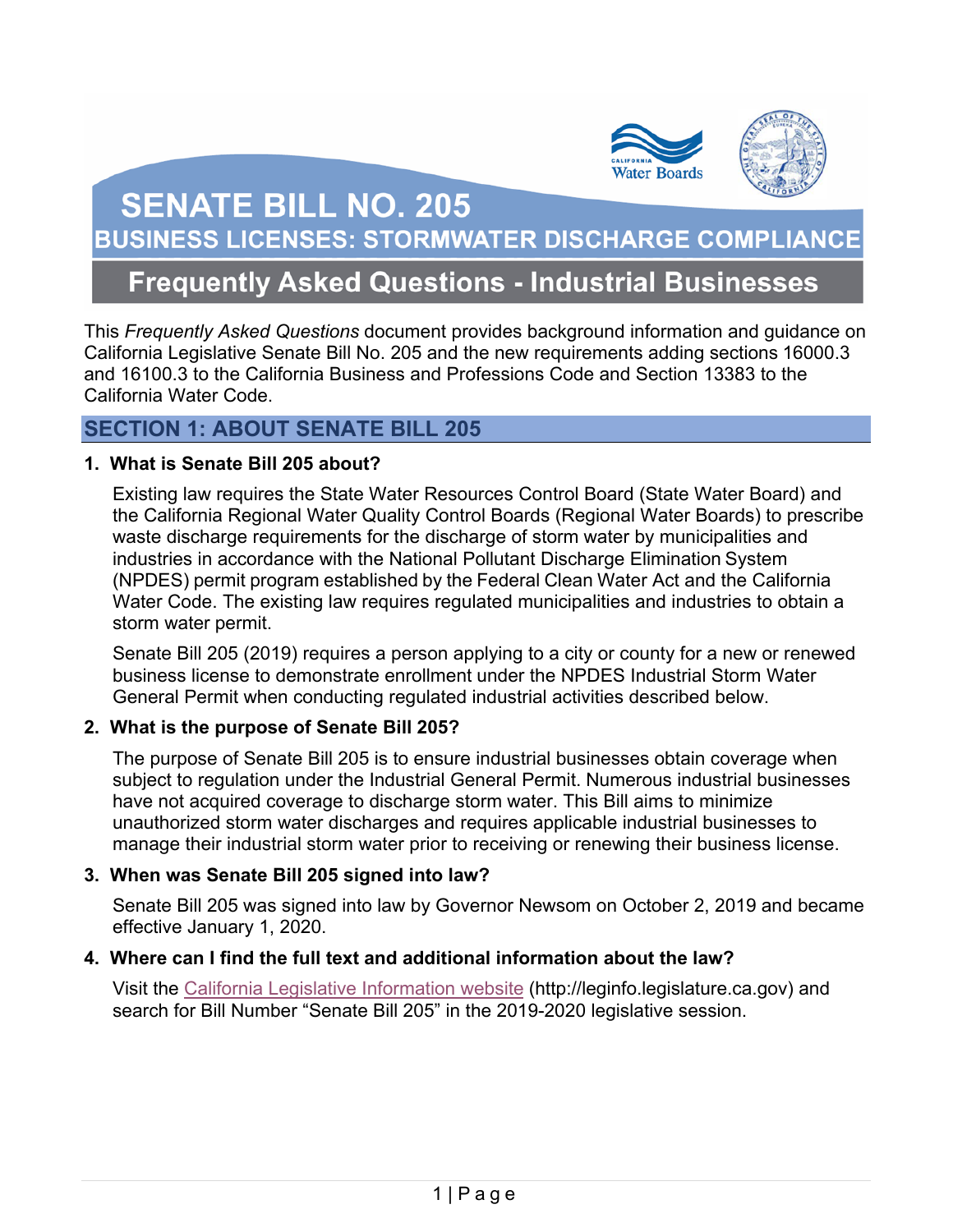# **SECTION 2: SENATE BILL 205 AND NPDES PERMIT COVERAGE**

#### **1. What is an NPDES permit?**

An NPDES permit is a federal permit that regulates point source discharges of pollutants into waters of the United States. The Clean Water Act prohibits discharge of pollutants from point sources into waters of the United States unless regulated by an NPDES permit. The NPDES permit sets discharge requirements, including monitoring and reporting requirements.

#### **2. Which NPDES permit do industrial businesses have to obtain for their storm water discharges?**

The State Water Board issues regulatory permits for different discharge types, including storm water discharge (rainfall flowing over surfaces into water ways) from industrial activities. The industrial business activities defined below must obtain coverage under the [Industrial General Permit](https://waterboards.ca.gov/water_issues/programs/stormwater/docs/industrial/unoff_igp_amend.pdf) [\(https://waterboards.ca.gov/water\\_issues/programs](https://waterboards.ca.gov/water_issues/programs)/ stormwater/docs/industrial/unoff\_igp\_amend.pdf) to discharge storm water from industrial activities into waters of the United States.

*Please contact [stormwater@waterboards.ca.gov](mailto:stormwater@waterboards.ca.gov) for additional information about NPDES storm water permitting.* 

# **SECTION 3: SENATE BILL 205 AND BUSINESS REQUIREMENTS**

#### **1. What does Senate Bill 205 require of a business?**

 must obtain coverage under the NPDES Industrial General Permit and provide the city or A business license applicant with storm water discharges from regulated industrial activities county documentation of Notice of Intent coverage, No Exposure Certification coverage, or a certified Notice of Non-Applicability from the Water Board (detailed in Question 6 below).

#### **2. Does Senate Bill 205 impact all businesses?**

No. The requirements of Senate Bill 205 solely impact industrial businesses operating facilities with the following *primary* Standard Industrial Classification (SIC) codes:

- (1) Feedlots of a specific size (SIC codes 0211-0272): [Feedlot SIC codes](https://ecfr.io/cgi-bin/text-idx?SID=42c184dd9f16ffe191c33735daf97807&mc=true&tpl=/ecfrbrowse/Title40/40cfr412_main_02.tpl) (<https://gov.ecfr.io/cgi-bin/text>idx?SID=42c184dd9f16ffe191c33735daf97807&mc=true&tpl=/ecfrbrowse/Title40/40cfr4 12\_main\_02.tpl);
- (2) Manufacturing Facilities (SIC codes 20XX-39XX and 4221-4225);
- (3) Oil and Gas/Mining Facilities (SIC codes 10XX-14XX);
- (4) Hazardous Waste Treatment, Storage, or Disposal Facilities (often SIC code 4953);
- (5) Landfills, Land Application Sites, and Open Dumps (SIC code 4953);
- (6) Recycling Facilities (SIC codes 5015 and 5093);
- (7) Steam Electric Power Generating Facilities (specific activities under SIC code 4911);
- (8) Transportation Facilities (SIC codes 40XX-45XX [except 4221-25] and 5171); and
- (9) Sewage or Wastewater Treatment Works (SIC Code 4952).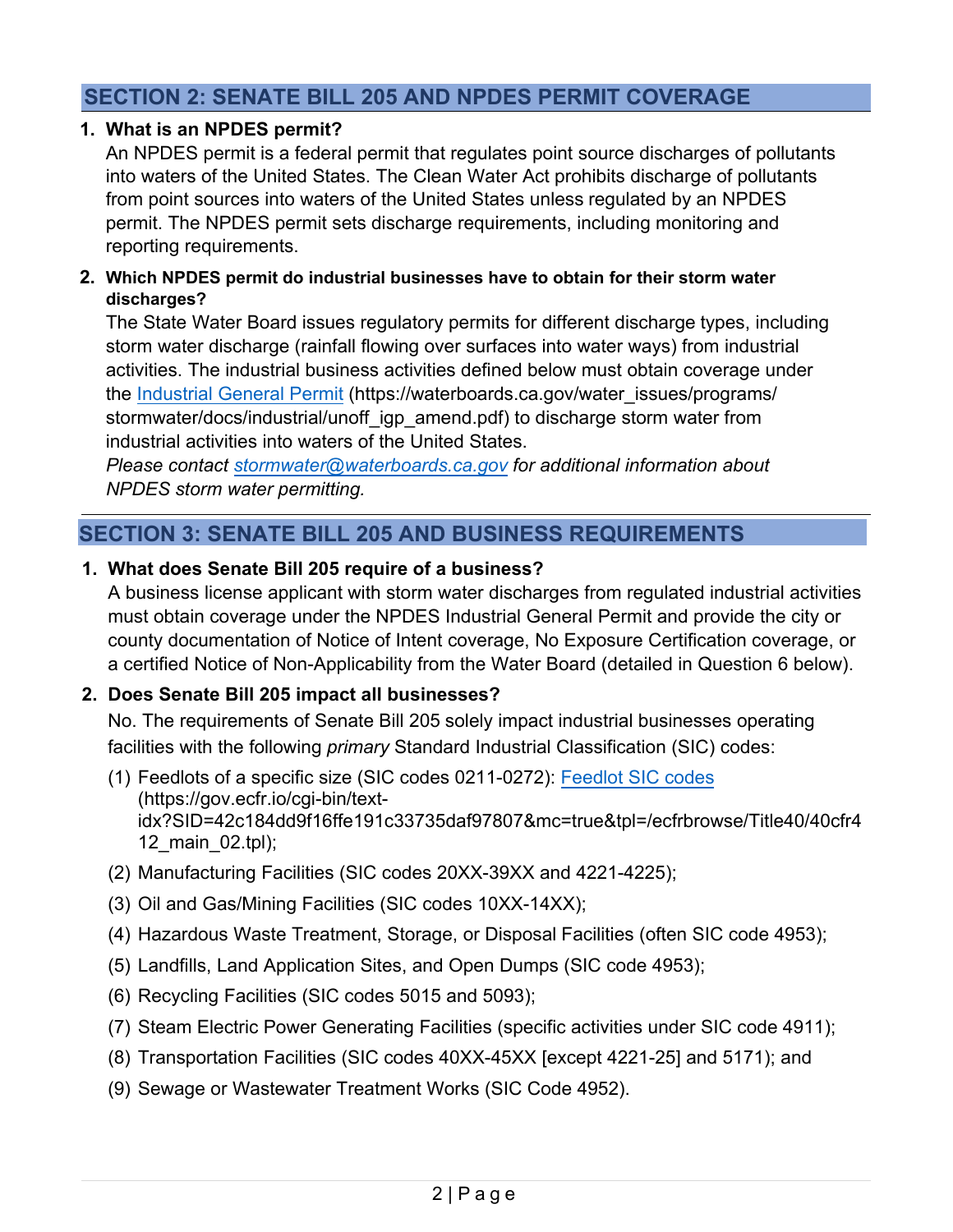#### **3. Where are the regulated SIC codes available on the State Water Board website?**

The regulated SIC code lists are available on the State Water Board website as follows:

- (1) Alphabetical: [Alphabetical list of SIC codes](https://www.waterboards.ca.gov/water_issues/programs/stormwater/sic.shtml)  [\(https://www.waterboards.ca.gov/water\\_issues/programs/stormwater/sic.shtml](https://www.waterboards.ca.gov/water_issues/programs/stormwater/sic.shtml)).
- (2) Numeric: [Numeric list of SIC codes](https://www.waterboards.ca.gov/water_issues/programs/stormwater/sicnum.shtml)  [\(https://www.waterboards.ca.gov/water\\_issues/programs/stormwater/sicnum.shtml](https://www.waterboards.ca.gov/water_issues/programs/stormwater/sicnum.shtml)).

#### **4. How do I find my industrial business SIC code to determine if I am impacted by Senate Bill 205?**

- (1) Use the [U.S. Department of Labor SIC code search](https://www.osha.gov/data/sic-search)  [\(https://www.osha.gov/data/sic-search\)](https://www.osha.gov/data/sic-search), and search by keyword(s) (for example: metal recycling) to identify the correct primary economic business SIC code(s).
- (2) Reference the list of regulated SIC codes in Question 3 above.
- (3) Reference the North American Industry Classification System (NAICS) Association's tool to convert NAICS codes to SIC codes, available at [NAICS to SIC crosswalk](https://www.naics.com/naics-to-sic-crosswalk-2/)  [\(https://www.naics.com/naics-to-sic-crosswalk-2/](https://www.naics.com/naics-to-sic-crosswalk-2)).
- (4) Reference the list of regulated SIC codes and their corresponding NAICS codes in the United States Environmental Protection Agency's Industrial Storm Water [NPDES Multi-Sector General Permit](https://www.epa.gov/sites/production/files/2015-10/documents/msgp2015_finalpermit.pdf) Appendix N (https://www.epa.gov/sites/production/files/2015- 10/documents/msgp2015\_finalpermit.pdf).

# **5. What if an industrial business has more than one SIC code?**

An industrial business with one or more regulated *primary* SIC codes require storm water permit coverage. See also Questions 2 and 3 above.

**6. What if an industrial business has one or more regulated SIC codes and I have a Notice of Intent, No Exposure Certification, or Notice of Non-Applicability?**  Provide the city or county the following information on the business license or renewal

application:

- (1) The name(s) and location(s) of all businesses;
- (2) All corresponding *primary* Standard Industrial Classification (SIC) codes; and,
- (3) One of the following for *each industrial business (commonly referred to as a facility)*:
	- $\circ$  Storm water permit number, known as the Waste Discharger Identification number (WDID) and WDID application number issued by the State WaterBoard,
	- o No Exposure Certification (NEC) identification number issued by the State Water Board, or
	- $\circ$  Notice of Non-Applicability (NONA) identification number issued by the State Water Board.